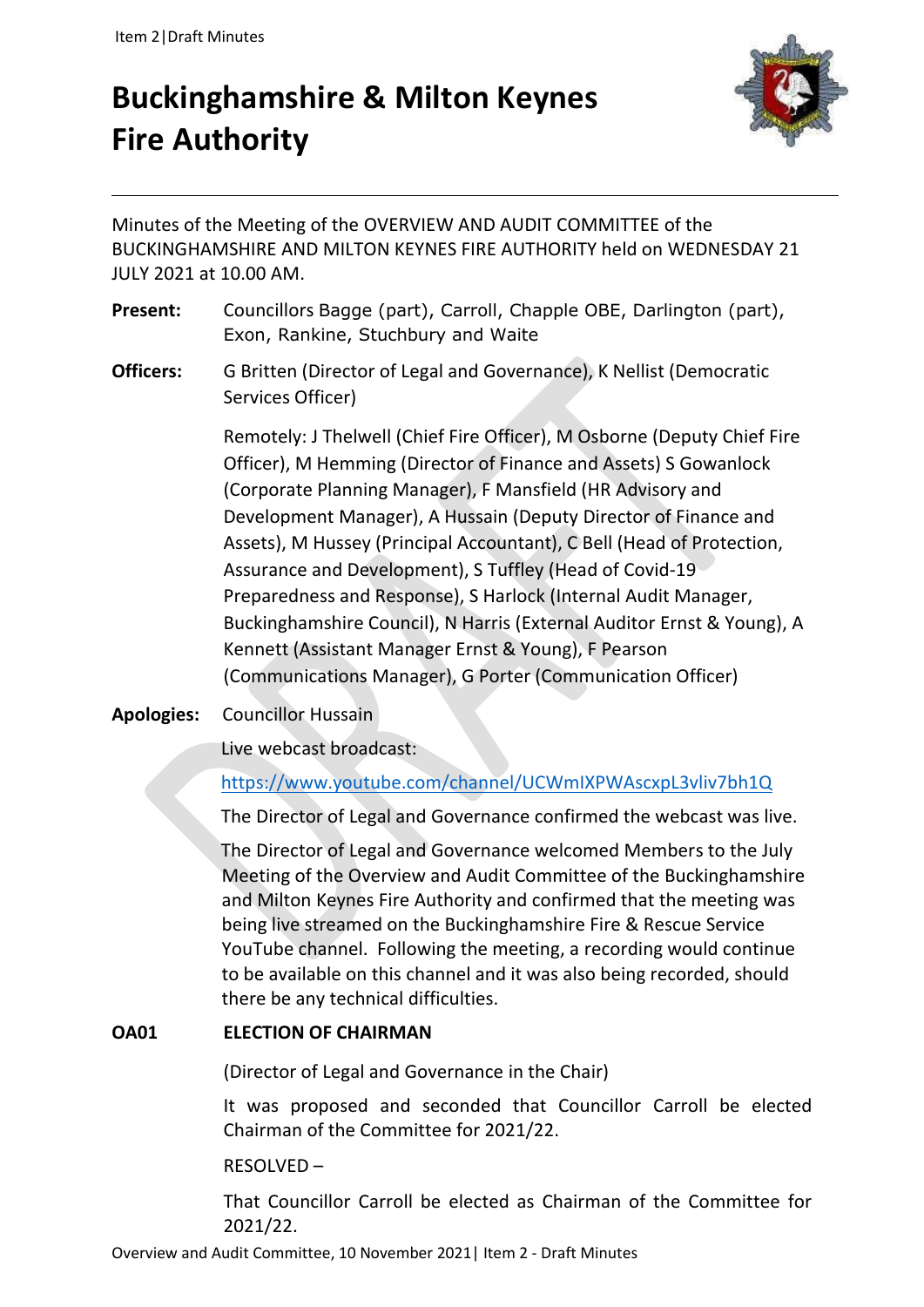(Councillor Carroll in the Chair)

### **OA02 APPOINTMENT OF VICE CHAIRMAN**

It was proposed and seconded that Councillor Hussain be appointed Vice Chairman of the Committee for 2021/22.

RESOLVED –

That Councillor Hussain be appointed Vice Chairman of the Committee for 2021/22.

#### **OA03 MINUTES**

RESOLVED –

That the Minutes of the meeting of the Overview and Audit Committee held on Wednesday 24 March 2021, be approved, and signed by the Chairman as a correct record.

## **OA04 MATTERS ARISING FROM THE PREVIOUS MEETING**

The Director of Legal and Governance advised that at the last meeting, a member expressed concern that the use of council emails did not create any vulnerabilities to the Authority's system. The ICT Manager had liaised with his counterparts at Buckinghamshire and Milton Keynes Councils and confirmed there were no issues regarding emails. Also, once the WAN/LAN project was in place the Authority would share some of the same fire wall technology as Buckinghamshire Council.

## **OA05 DISCLOSURE OF INTERESTS**

Councillor Chapple declared he was in receipt of a firefighter's pension from London Fire Brigade.

## **OA06 RIPA POLICY (MINUTE OA39 – 090316)**

The Director of Legal and Governance advised Members that the Authority was the enforcing authority under the Regulatory Reform (Fire Safety) Order 2005 and as an enforcing authority, it had powers to undertake covert surveillance on individuals if necessary. It therefore had to comply with RIPA – the Regulation of Investigatory Powers Act 2000. The RIPA statutory guidance recommends that elected members be regularly appraised of any instances of covert surveillance.

In answer to a Member's question, the Director of Legal and Governance advised that the National Fire Chiefs Council had requested the Home Office for fire and rescue authorities be taken out of scope of the RIPA regime as it was felt that they could enforce adequately without ever needing to use covert surveillance and therefore compliance with RIPA requirements was unnecessarily burdensome.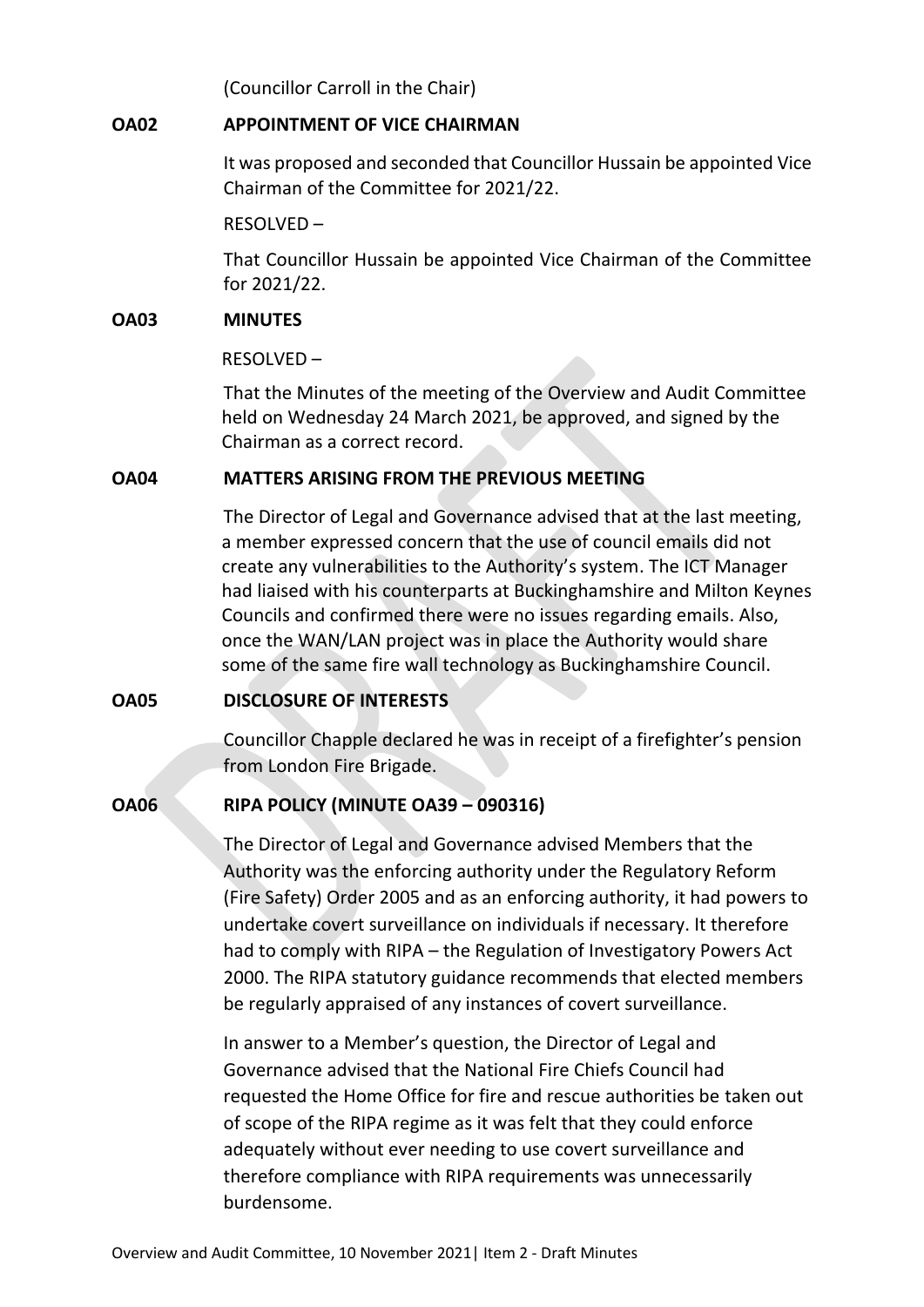RESOLVED –

To note that there had been no covert surveillance conducted by officers since the last meeting of the Committee.

#### **OA07 INTERNAL AUDIT REPORT – ANNUAL AUDIT REPORT 2020/21**

The Internal Audit Manager firstly thanked officers for their support during the year as most of the audits had been undertaken remotely and required officers to provide information through emails and more meetings than normal. All enquiries were responded to promptly which enabled the work to be completed in good time.

The Internal Audit Manager advised Members that this report outlined the internal audit work undertaken by the Internal Audit Service for the year ending 31 March 2021 and provided the Chief Internal Auditor's opinion on the adequacy of the control environment. In accordance with the Accounts and Audit Regulations, the Authority must maintain an adequate and effective internal audit service in accordance with proper internal audit practices. The Chartered Institute of Public Finance and Accountancy (CIPFA) Public Sector Internal Audit Standards (PSIA's) sets out proper practice for internal audit and requires the Chief Internal Auditor to provide an annual report to those charged with governance which should include an opinion on the overall adequacies of the internal control environment.

It should be noted that internal audit was not responsible for the control system, it was management's responsibility to develop and maintain the internal control framework and to ensure compliance. It was the responsibility of Internal Audit to form an independent opinion on the adequacy of the system of internal control based on the work undertaken.

For the year 20/21 the Chief Internal Auditor's opinion was of reasonable assurance. This was based on the work undertaken and that no material weaknesses in the overall control framework were found. The Authority had continued to demonstrate a robust and effective internal control and risk management environment. It should be further noted that the Chief Internal Auditor's opinion does not imply that internal audit had reviewed all risks relating to the Authority. The opinion that was given was based on the work undertaken this year which was summarised in Appendices 1 and 2.

A Member asked if there were areas that Internal Audit could not address because of Covid-19 and if so, would they revisit them in future and was advised by the Internal Audit Manager, that Covid-19 had not impacted the audit work undertaken.

A Member asked if in future there would be an audit for environmental management and was advised by the Internal Audit Manager that as part of the internal audit planning process, along with the Director of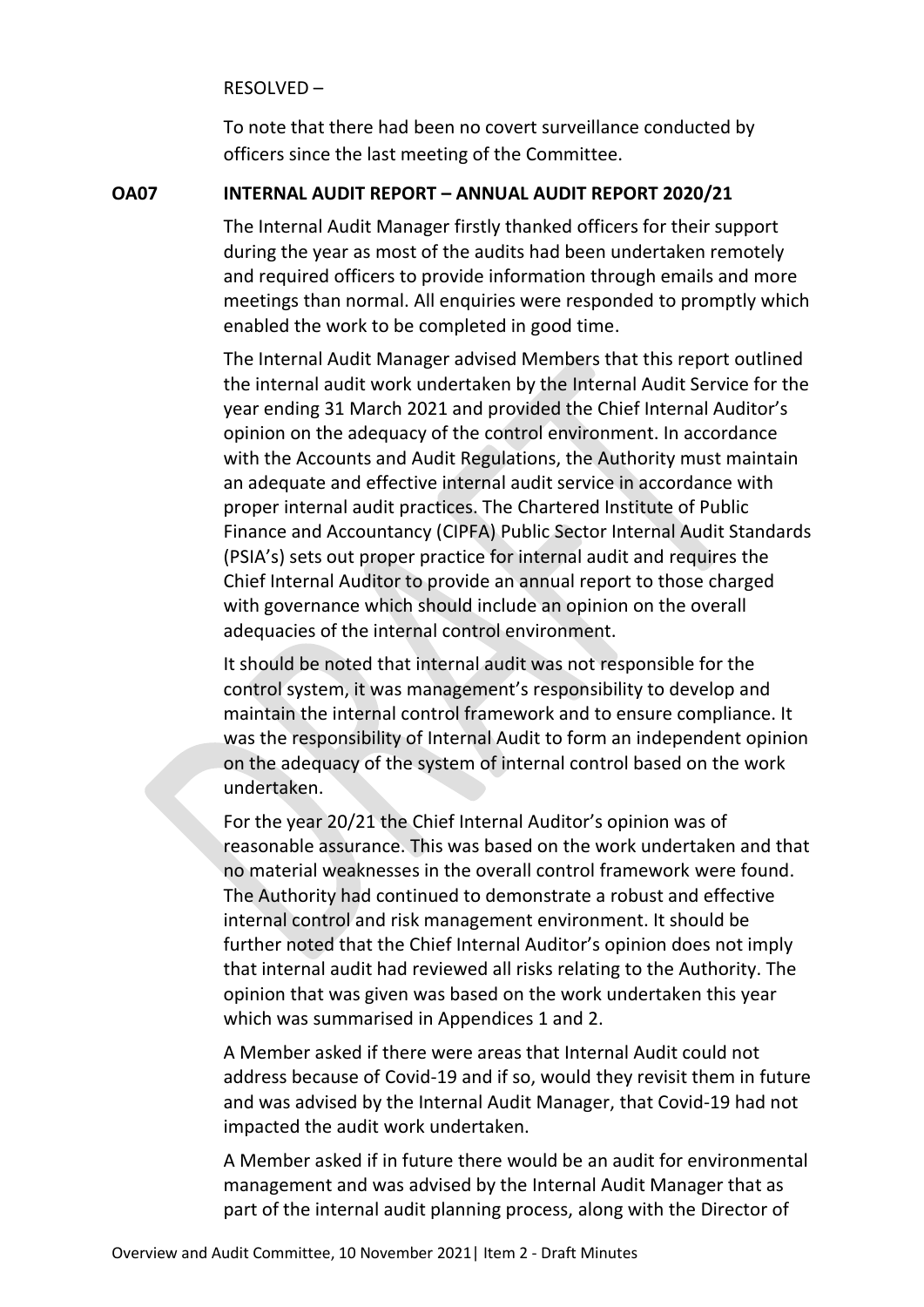Finance and Assets, they would look at key risks being faced by the Authority. if Internal Audit was concerned about the environment, this would be factored in.

The Director of Finance and Assets advised Members that it was a very real concern and climate change and sustainability were obviously something the Authority had a vested interest in especially regarding responding to flooding and wildfires. As a key action, he would be putting together an environmental strategy which would pull together all the work the Authority was currently doing, all the work it wanted to do in the future, and how it could influence its communities to improve sustainability.

The Deputy Chief Fire Officer advised Members that there were two aspects to the environmental work. One was an environmental strategy which would be brought to this Committee, and secondly, the response to environmental emergencies which was fully captured in the Authority's Public Safety Plan. The Service was very well prepared from an operational perspective.

#### RESOLVED –

That the contents of the Annual Audit Report be reviewed and noted by Members.

#### **OA08 ERNST & YOUNG AUDIT PLAN 2020/21**

The External Audit Manager advised Members that this report was the audit planning document setting out the External Auditor's approach to the audit of the Authority's financial statements for the financial year ended 31 March 2021, and the work they were required to undertake under the National Audit Office's Code of Audit Practice, to examine the Authority's arrangements for economy, efficiency and effectiveness and its use of resources.

The External Auditor advised Members that what was not in this audit plan (and a final version would be circulated to Members), were the mandatory procedures External Audit were required to undertake on the management override of controls, and those related to the inquires of Management and members as those charged with governance. Also, External Audit looked at unusual transactions that had taken place in the year, management bias on any particular transactions, judgements and mandatory procedures, looking at journal entry testing throughout the year and at year end. The commentary would be added to the relevant sections of the audit plan and recirculated. It wouldn't substantially change what was already in the document.

Overview and Audit Committee, 10 November 2021| Item 2 - Draft Minutes The External Auditor advised Members that the work undertaken this year responded to changes in the National Audit Office Code of Audit Practice. This encouraged auditors to ensure they had a consistent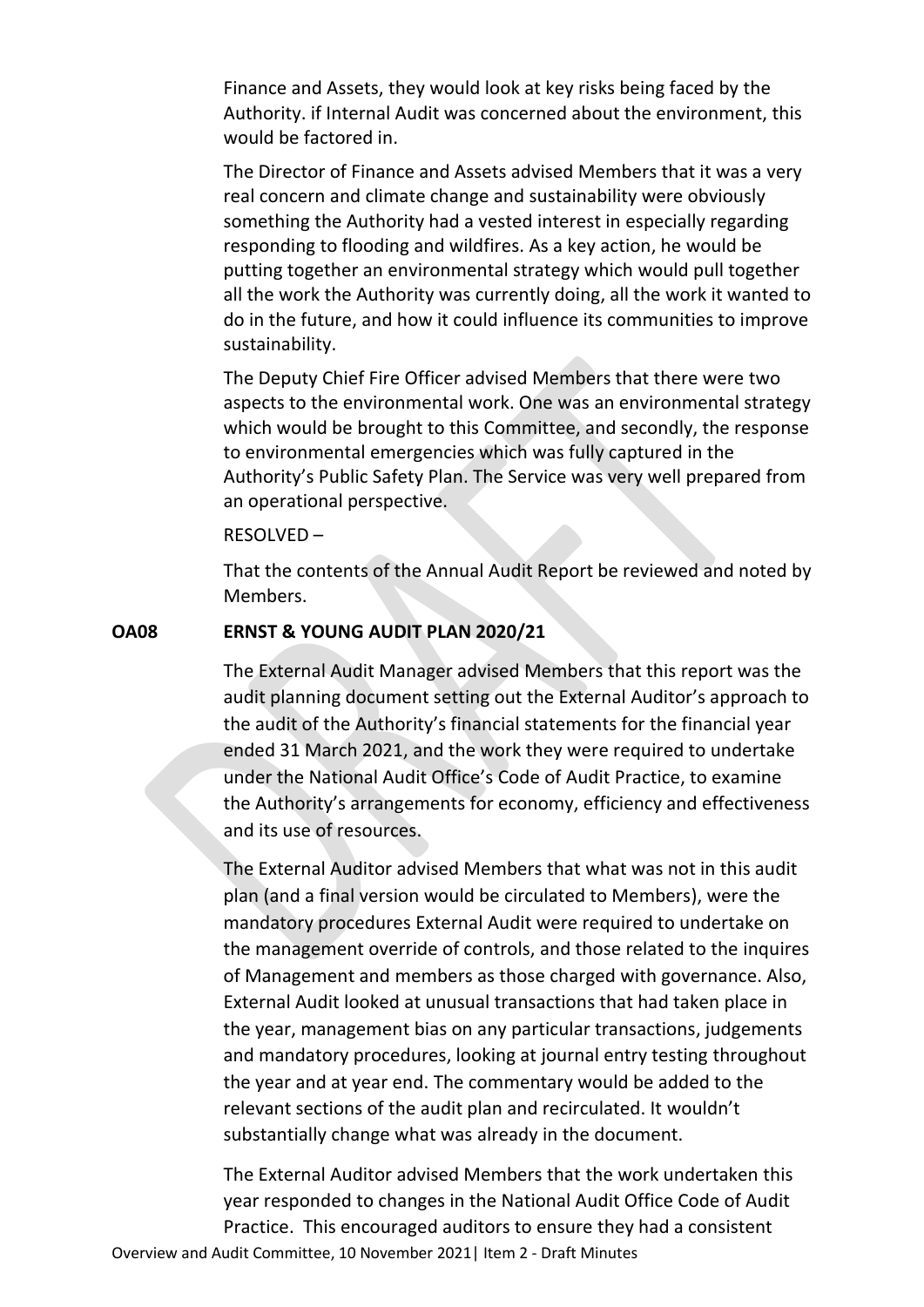understanding of the arrangements for financial sustainability, governance and other wider areas of procurement and contract management, to determine if there were any areas that represented a risk of significant weakness.

#### RESOLVED –

That the Audit Plan 2020/21 (Annex A) be noted.

#### **OA09 TREASURY MANAGEMENT PERFORMANCE 2020/21**

The Principal Accountant advised Members that for the financial year 2020/2021, the accrued interest earned was £113k, which was £37k lower than the budget set for the same period. The Authority was unable to meet the budget requirement set for 2020/2021 (£150k), this was due to the direct impact of Covid-19. The Authority, however, was still able to achieve 75% of the income budget set for 2020/2021 due to several deals made pre-Covid-19 resulting in a better rate of interest.

The Principal Accountant advised Members that at the Authority meeting held on 17 February 2021, as part of the Medium-Term Financial Plan (MTFP), the investment income budget was reduced from £150k to £30k to reflect the anticipated continuation of low interest rates into 2021/2022. Early indications were that the £30k budget set for 2021/2022 would be a challenge to achieve following the unanimous vote (8-1) at the Monetary Policy Committee (MPC) in June 2021 to keep the interest base rate at the record low figure of 0.1%.

Officers continued to monitor the cashflow position daily to ensure the Authority could meet its short-term expenditure requirements and to maintain adequate liquidity. To support this, the investments currently in place, were with a number of counterparties and maturing on a frequent basis.

A Member asked how the Authority's investment portfolio compared to other fire and rescue authorities and was advised that the Authority received a monthly report on its own investments, and a quarterly benchmarking report against other local authorities. The Authority had a mixed blend of working with banks and building societies and in the Treasury Management Strategy it stated that the Authority does not invest more than 30% of its portfolio in any one specific bank or building society.

A Member asked whether the lower than budget accrued interest was due to the turbulent year this year or was there a fundamental change that would see this being sustained for a longer period, and was advised by the Principal Accountant that the financial year 2020/2021 was the first year the Authority had not met its budget requirements in terms of interest and the main reason was Covid-19 and low interest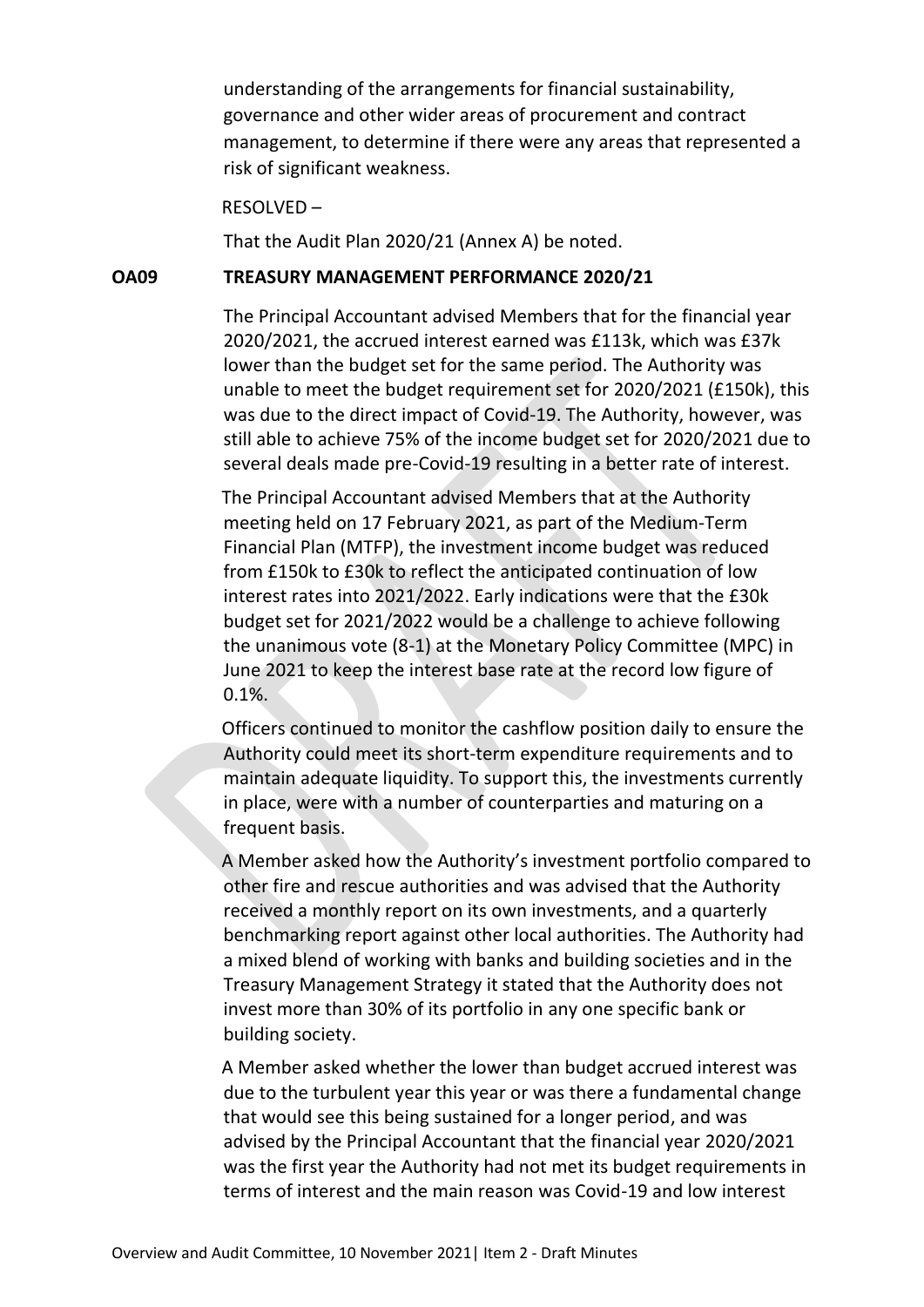rates. If the interest rates do pick up, the Authority would increase its budget requirements.

A Member asked who Close Brothers were and was advised by the Principal Accountant that they were a Merchant Bank and dealt with a lot of local authorities.

#### RESOLVED –

That the Treasury Management Performance 2020/21 report be noted.

### **OA10 ANNUAL GOVERNANCE STATEMENT**

The Director of Legal and Governance advised Members that the Accounts and Audit Regulations required the Annual Governance Statement to be approved in advance of the adoption of the Statement of Accounts. Once approved, it would be submitted to the Chief Fire Officer and the Chairman of the Authority for signature.

The Annual Governance Statement had been set out to reflect the seven principles of Good Governance as contained in the guidance issued in 2016 jointly by the Chartered Institute of Public Finance and Accountancy (CIPFA) and the Society of Local Authority Chief Executives (SOLACE). In addition, CIPFA issued a bulletin in February 2021 recommending that an Annual Governance Statement for 2020/21 should include: adaptations to reflect new ways of working and emergency arrangements; changes to 'business as usual' activities, including cessation or reduced frequency or scale of activities; and longer-term changes to priorities, programmes, strategies and plans as a result of the impact of the pandemic on the organisation and the local area.

As a result, Members were advised that the Annual Governance Statement set out how the Authority and its officers adapted to the challenges and practicalities of decision making at Member and officer level; and how certain aspects of work were deferred; how the service did things differently, and also how the service extended beyond its statutory duties to give greater support to the ambulance service; and creating new partnerships with health and social care providers.

Members were advised that the Annual Governance Statement included a link to a letter from Her Majesty's Inspector Matt Parr praising the work of the service's employees for undertaking additional roles to protect its communities; and that it reproduced the Chief Internal Auditor's Opinion and the acknowledgement of the Chief Internal Auditor of the service's response to Covid-19 both internally and externally in providing additional support to the public.

The Director of Legal and Governance advised Members that Appendix A presented an update on progress against the governance issues intended to be addressed in 2020/21. One area completed in the year was a review of its internal governance board arrangements to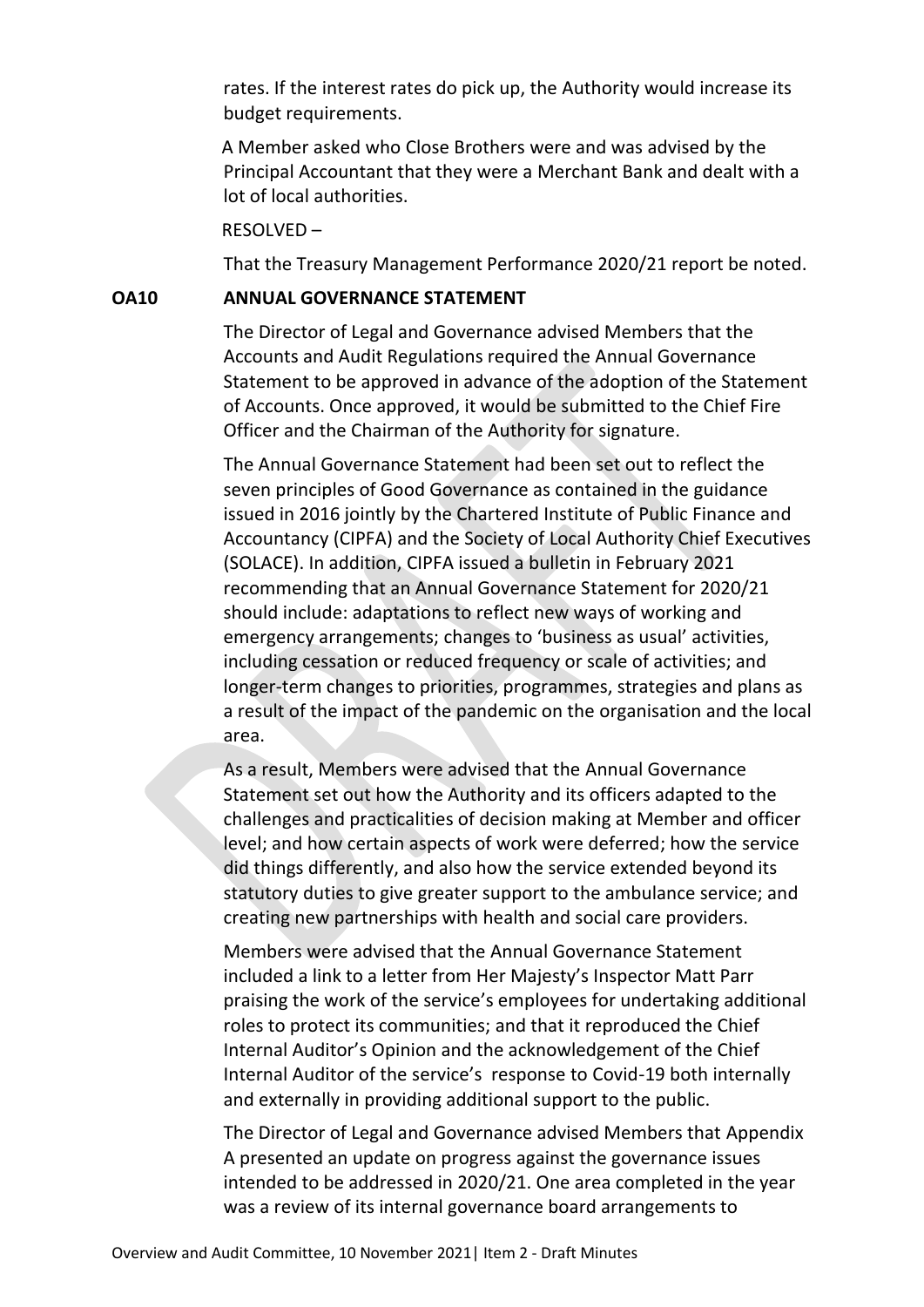complement the establishment of a Project Management Office function. Three other areas had been reprioritised and given new completion dates and there were four additional areas to be addressed in 2021/22.

A Member asked about the review of the statutory Data Protection Officer (DPO) function and the Director of Legal and Governance advised that the decision was taken corporately that when a position becomes vacant, it was not automatically filled. As Members were aware, the Authority was under financial pressures and if there was a way of reviewing how a role was delivered more effectively and economically, that was something that would be explored. It was a statutory post, but the Authority was looking at how it could be delivered differently on a service contract, or in a partnership with another local authority.

A Member praised the format and content of the Annual Governance Statement when compared to others that he had seen in other authorities.

A Member asked what things had been done differently through the pandemic and was advised by the Director of Legal and Governance that the Authority had adapted in many ways, one being in terms of holding remote Authority, Committee, and Internal Board meetings, leveraging that technology to allow for more remote working, and remote reporting into those bodies. One of the benefits was reducing the carbon footprint.

A Member asked around 'Core Principle B - Ensuring openness and comprehensive stakeholder engagement.' Due to Covid-19 access to fire stations had been restricted, how could the Service use this opportunity with new technology to engage with the public in different ways, were there any plans, on how this could be done differently in the future.

The Director of Legal and Governance advised Members that the Protection Team had given some very successful online seminars to business owners and employers regarding their responsibility under the Regularity Reform Fire Safety Order.

The Chief Fire Officer advised that the Authority was managing four vaccination centres across Buckinghamshire and Milton Keynes and had been very successful engaging with health authorities and local authorities, supporting them to vaccinate people across the communities. The Authority was also using this as an opportunity to engage with vulnerable members of the community to give advice on fire safety and fire prevention.

#### RESOLVED –

1. That the Annual Governance Statement 2020/21 be approved.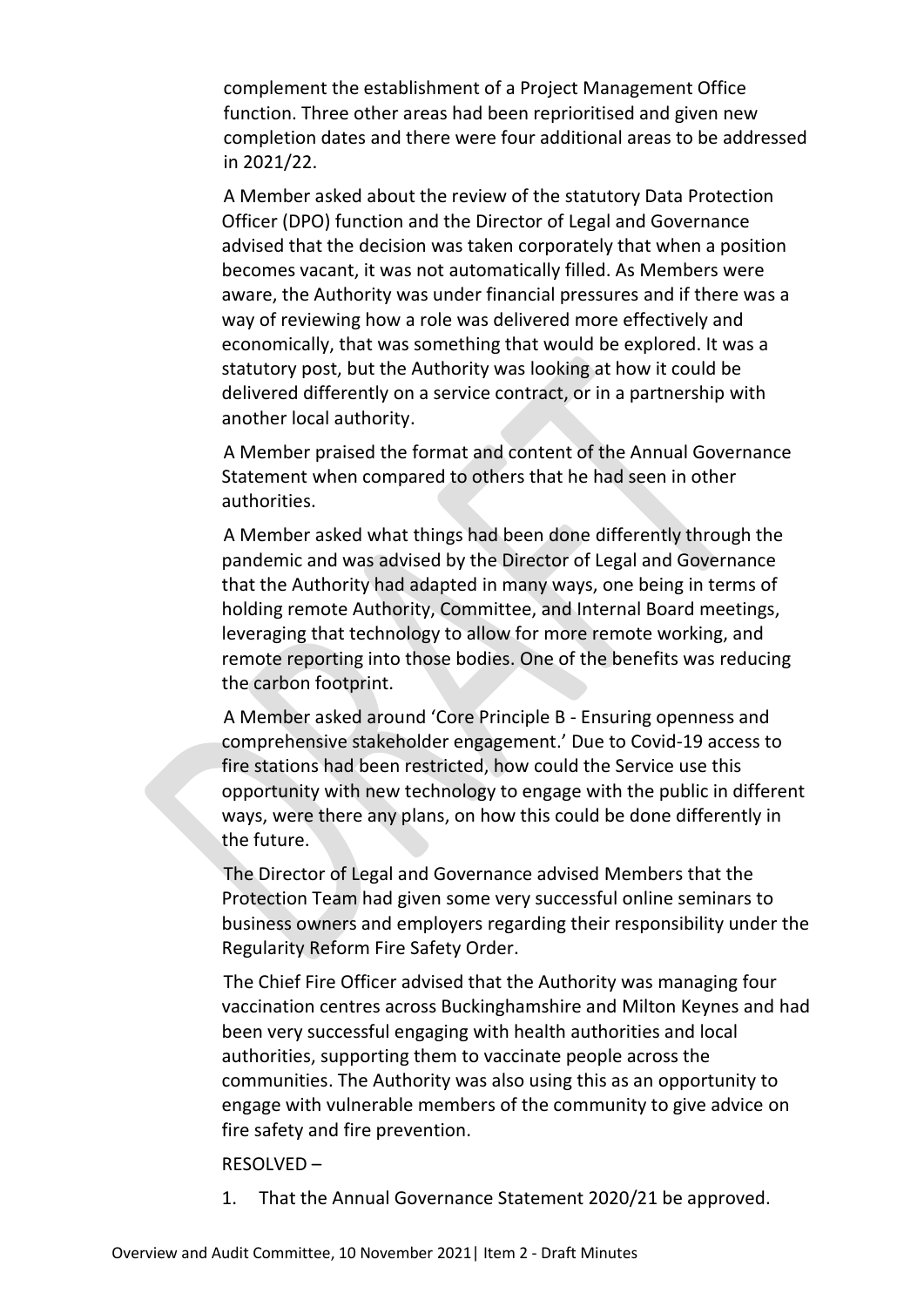- 2. That the progress on the implementation of recommendations of the previous Annual Governance Statement (Appendix A to the Annual Governance Statement) be noted.
- 3. That the priorities for 2021/22 (Appendix B to the Annual Governance Statement) be agreed.

## **OA11 CORPORATE RISK UPDATE**

The Corporate Planning Manager advised Members that this was a regular report on the status of Corporate Risks presented to every meeting of this Committee. Since the Committee met in March 2021, the risk register has been subject to regular review by officers at the Performance Monitoring and Strategic Management Boards and by Lead Members where individual risks fall within their areas of reference. As Members could see, there had been no new risks since the last report or changes to the risk scores or RAG status.

With regard to the pandemic risk which had been receiving even more attention than usual in the media following the Government's decision to relax most of the legally enforceable restrictions, although many remained on an advisory basis to be left to the discretion of employers, public service providers, businesses and the wider public. The Authority's Pandemic Management Group had reviewed the potential impact of the changes and decided to remain at Stage 3 of the Pandemic Recovery Strategy. This meant that all staff should continue working to the pre-existing Covid-19 arrangements following the lifting of the legally enforceable national restrictions to help minimise the impact on staff and the communities it serves. Measures such as social distancing, enhanced hygiene regimes and the use of appropriate PPE would continue in all workplaces and when out and about in the community. These arrangements would remain in place until 16 August 2021 after which they would be subject to further review.

Regarding the EU transition risk which had been reduced to Green RAG status in January 2021, following the conclusion of the Trade and Cooperation Agreement between the UK and the EU, Members would have noted the positive adequacy decision in relation to GDPR which was one of the final transitional milestones. Considering this, and the absence of any foreseeable disruption to the Authority's services from any residual level of risk, officers would welcome a view from the Committee as to whether Members would like to keep this risk on the Corporate Risk Register or de-escalate it for monitoring to the relevant directorate risk register.

A Member asked, as the Authority had a lot of equipment, if there had been any delays or price increases as a consequence of the UK/EU deal and was advised by the Director of Finance and Assets that it was hard to distinguish between the impact of Brexit and the potential impacts of Covid-19 on prices. For example, the supply of lumber and building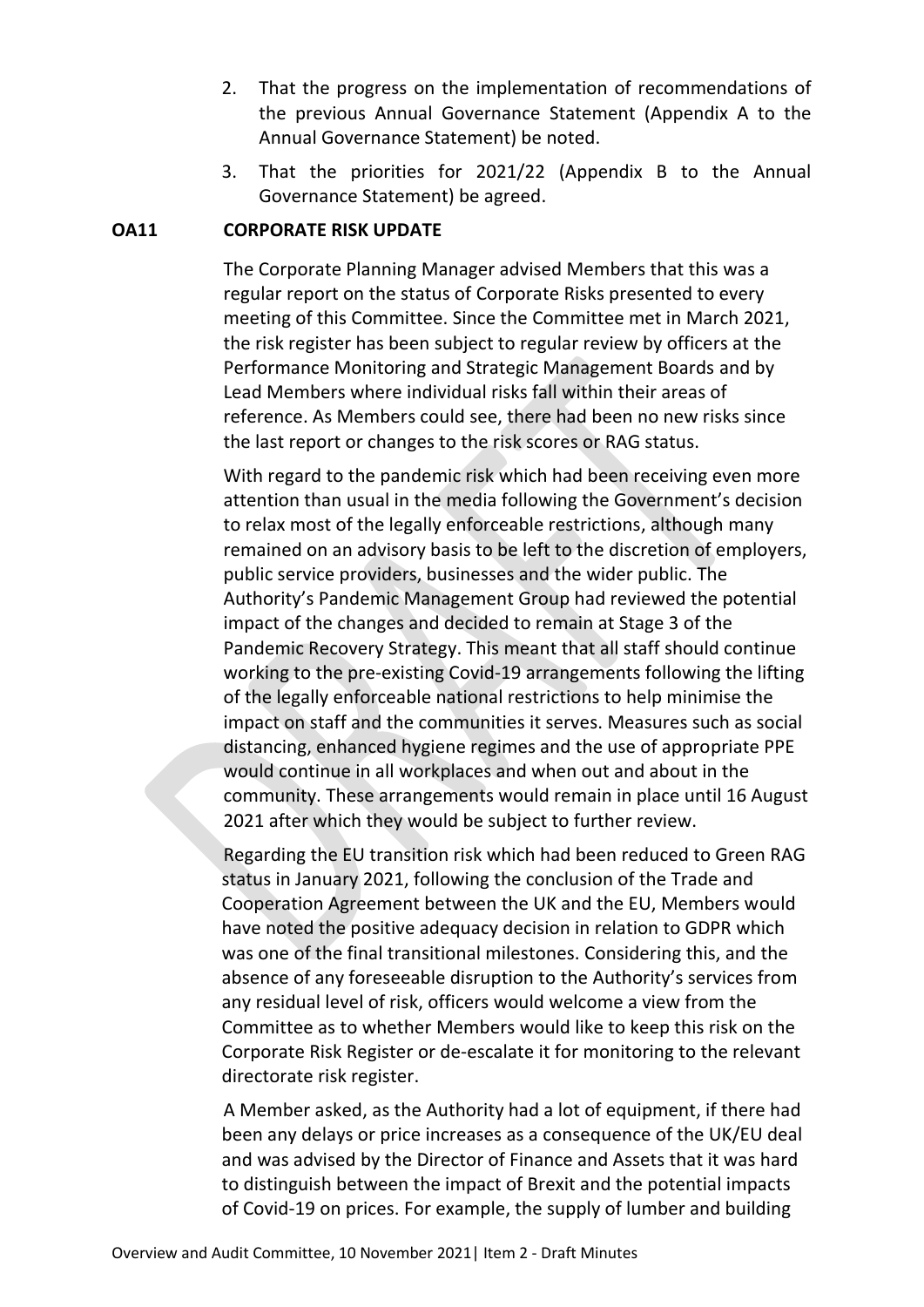supplies could be just as much due to Covid-19 where rather than going on holiday, people were using the money to renovate their homes and there had been some price pressures on renovations on some of the Authority's buildings.

The Corporate Planning Manager advised that he was asking Members as to whether they wished to continue to scrutinize the EU transition risk at this level at this Committee, or to de-escalate it to sit on a directorate risk register, which would be subject to ongoing monitoring by officers. If there was anything significant to arise, it would of course be re-elevated for Member scrutiny.

A Member asked about quantifying the risk of the Court of Appeal ruling on the McCloud Sargeant case. The Director of Finance and Assets advised that he was working at national level with the Local Government Association, National Fire Chiefs Council and the Home Office around the Authority's submission for the upcoming spending review which would need to be submitted to the Treasury by the end of August. Within it was a discussion around precept flexibility and funding for both pensions administration and potentially increased employers costs of pensions. The Authority was looking to do what it could to secure a sustainable funding settlement going forward.

A Member asked if future recruitment and retention would be an issue and also what was the Recruitment Oversight Board. The Head of Protection, Assurance and Development advised Members that he chaired the Recruitment Oversight Board and representatives on the Board covered all areas and all departments within the organisation. The Board met to look at where the vacancies were and what the impact was likely to be. A project had been commenced to look at how the Authority recruits in the future.

A Member asked if crews were being affected by the 'pingdemic' and was advised by the Chief Fire Officer that he received Covid-19 updates on a daily basis and he continued to monitor the issues in terms of isolation. It had presented some issues for staffing and would continue to in the near future. The Chief Fire Officer had been lobbying the National Fire Chiefs Council to put pressure on the Home Office to consider exemptions for firefighters in terms of testing etc. Staffing nationally across the fire service was tight.

It being proposed and seconded the 'Risk of physical disruption to Service operations due to no, or insufficiently comprehensive agreement covering future UK relations with the EU' be removed from the Corporate Risk register.

#### RESOLVED –

1. That the status on identified corporate risks at Annex C be reviewed and approved.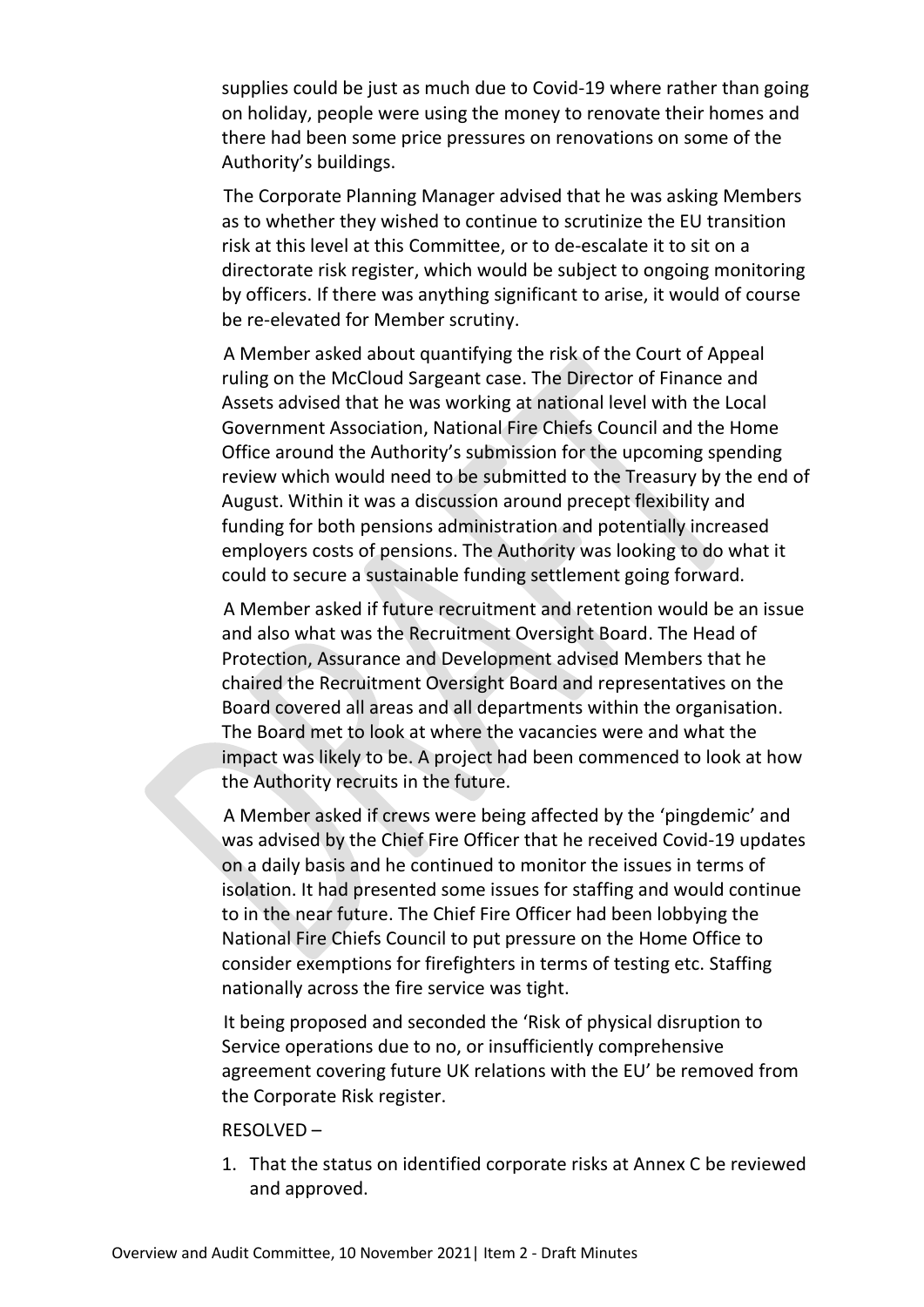2. That comments be provided to officers for consideration and attention in future updates/reports.

It being proposed and seconded it was:

#### RESOLVED -

3. That the risk of physical disruption to service operations due to no, or insufficiently comprehensive agreement covering future UK relations with the EU be removed from the Corporate Risk Register.

It being proposed and seconded it was moved:

4. That an environmental impact risk be added to the Corporate Risk Register.

It being put to a recorded vote as set out below, the motion was defeated:

| Councillor  | For | Against | Abstained |
|-------------|-----|---------|-----------|
| Bagge       |     |         |           |
| Carroll     |     | ✓       |           |
| Chapple OBE |     |         |           |
| Darlington  |     |         |           |
| Rankine     |     |         |           |
| Stuchbury   |     |         |           |
| Waite       |     |         |           |

## **OA12 EQUAL PAY AUDIT**

The HR Advisory and Development Manager advised Members that an Equal Pay Audit was the most effective way of checking the Service was complying with its equal pay obligations, and ensuring it delivered a pay system free from bias. This report confirmed the outcome of the most recent Equal Pay Audit, that the Authority was achieving equitable pay between genders and the other protected characteristics of age and race. Under the Equality Act 2010, it was unlawful for an employer to discriminate between men and women in terms of their pay and conditions, where they were in the same employment and were doing the same or similar work, work related as equivalent or work of equal value.

The HR Advisory and Development Manager advised Members that It was important to note that whilst equal pay and gender pay both deal with the disparity of pay females receive within the workplace, a gender pay gap was different to equal pay, and organisations which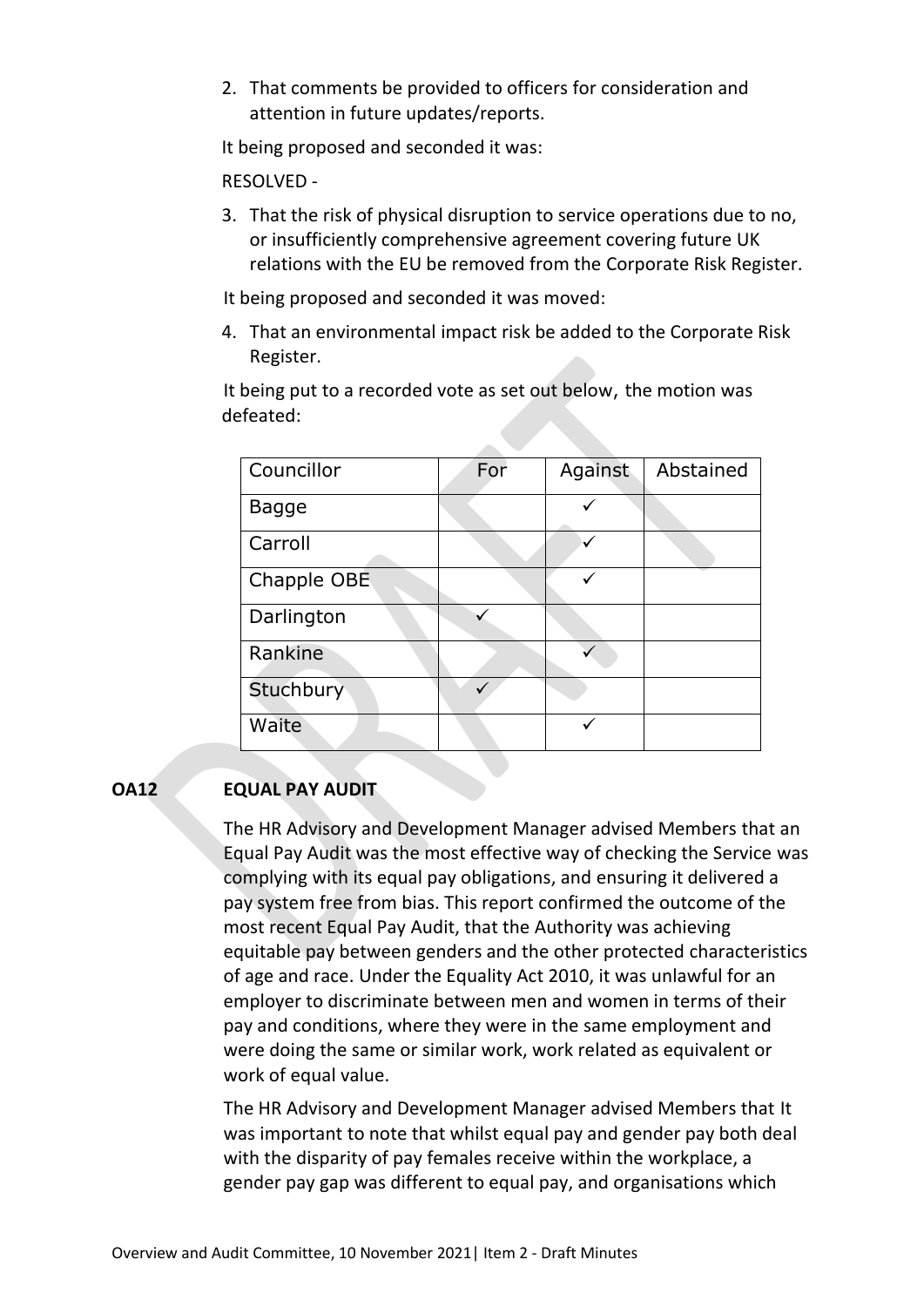were fully compliant with the Equality Act 2010 could still have a gender pay gap, which this Service had and was taking steps to address.

To comply with legislation, an Equal Pay Audit was required to consider gender. At the outset of this project, it was decided to widen to the scope, and in addition to gender, analysis was also undertaken for additional protected characteristics of age, disability and ethnicity.

The results of extensive data and analysis work within the Equal Pay Audit would not be shared due to detailing personally identifiable information. However, the findings and recommendations made have formed the recommendations for action as detailed within Appendix one, which included six recommendations following the Equal Pay Audit and one additional recommendation regarding flexible working. It was recommended that an Equal Pay Audit was undertaken within the lifetime of each Public Safety Plan.

A Member asked if there had been any claims on the Authority regarding equal pay and was advised that there had been no equal pay claims to date.

A Member asked why the Authority paid out £20k in pay protection and was advised that in 2013, the Authority amended the pay structure. At that point, all roles were re-evaluated, and the spinal pay points changed, resulting in some employees being put on an exempt pay point. A decision was taken by the Executive Committee to protect those pay points for a period, so as individuals moved on within the organisation, retired or left of their own accord, those numbers would diminish through a natural process. As of July 2021, there were 23 employees on the exempt pay point, and this continued to reduce.

Members asked that a report be brought back to the Committee showing progress of the recommendations.

#### RESOLVED –

- 1. It be noted the Authority is achieving equitable pay between genders, and the other protected characteristics of age and race.
- 2. That the action plan and recommendations, as detailed in Appendix one, be noted.

(Councillor Darlington left the meeting)

## **OA13 APPRENTICESHIP PROGAMME – ANNUAL STATUTORY REPORTSING 2020-2021**

The Head of Protection, Assurance and Development advised Members that in July 2015 the Authority approved its apprenticeship programme with its first cohort starting in 2016. The apprenticeship programme continued to support the Authority's strategic aims regarding resourcing. This included effective profiling and forecasting; refreshing the workforce; flexible working; collaboration and supporting equality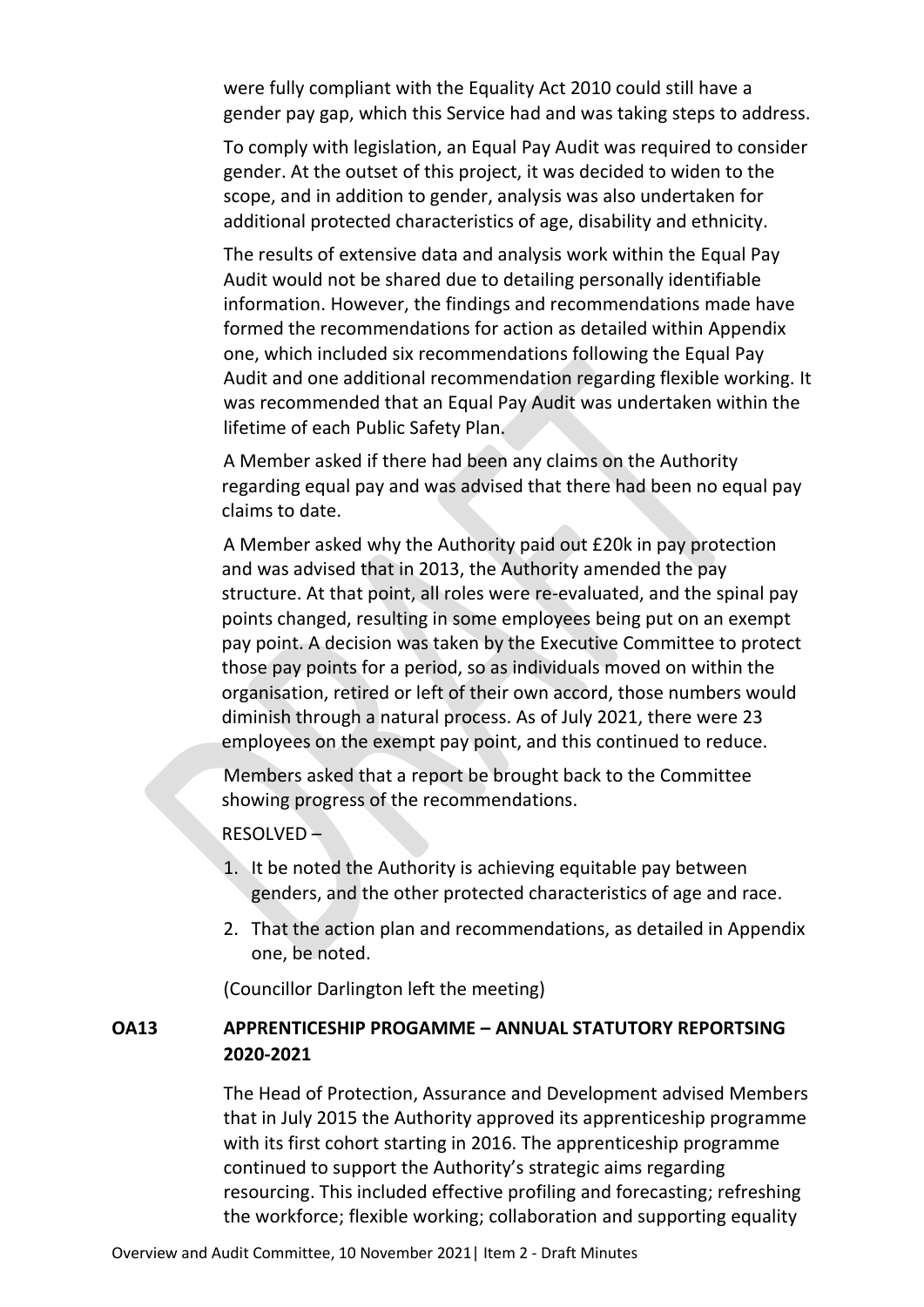and diversity through engagement. To date, the Authority has enrolled 107 new apprentice starts across the organisation including operational firefighters, management and leadership; business administration; vehicle technicians, cyber security technologist; assistant accountants; human resources and information communication technology.

Not only has this enabled new starters to join the organisation, but also enhanced the Authority's strategy for the retention and upskilling of existing staff and to develop future leaders and subject matter experts. The Authority had continued to evolve its apprenticeship proposition, ensuring it was fit for purpose. In 2019 it moved away from its previous Apprenticeship Training Agency (ATA) model and now directly employed all apprentices, ensuring the government levy was fully utilised. The Authority was currently reviewing possible options for future apprenticeship recruitment, including forming part of a Thames Valley working group, looking at the possibility of delivering a Thames Valley Firefighter Apprenticeship Programme.

The Head of Protection, Assurance and Development advised Members that this report set out the Authority's annual statutory report against the public sector apprenticeship target for the year ending 31 March 2021. As part of the Government's Apprenticeship Reform agenda, a public sector target was introduced in 2017 requiring all organisations to meet a minimum of 2.3% new apprenticeship starts each year. This equated to approximately 11 per year. For this reporting period the Authority had 21 new apprentice starts which exceeds the national target of 2.3%. Based on the reporting period, April 2017 to March 2021, the Authority had averaged 4.5% new apprentice starts per year. With apprenticeships now embedded across the organisation with both support and operational staff, the Authority was proud of its apprenticeship programme, not only as a route to employ new staff but also the upskilling of existing employees and developing future leaders.

A Member asked if there were any partnership agreements being looked at in terms of developing joint apprenticeships at the Blue Light Hub and was advised by the Head of Protection, Assurance and Development that nothing had been agreed as yet, but discussions were already taking place with those partners, as well as other partners within the Thames Valley.

A Members asked if there was good retention of trained apprentices and was advised that retention of apprentices was very good.

#### RESOLVED –

That the Authority's annual return  $-$  attached as Appendix  $2 - be$ endorsed for submission to the Department for Education, and for publication on the Authority's website.

(Councillor Bagge left the meeting)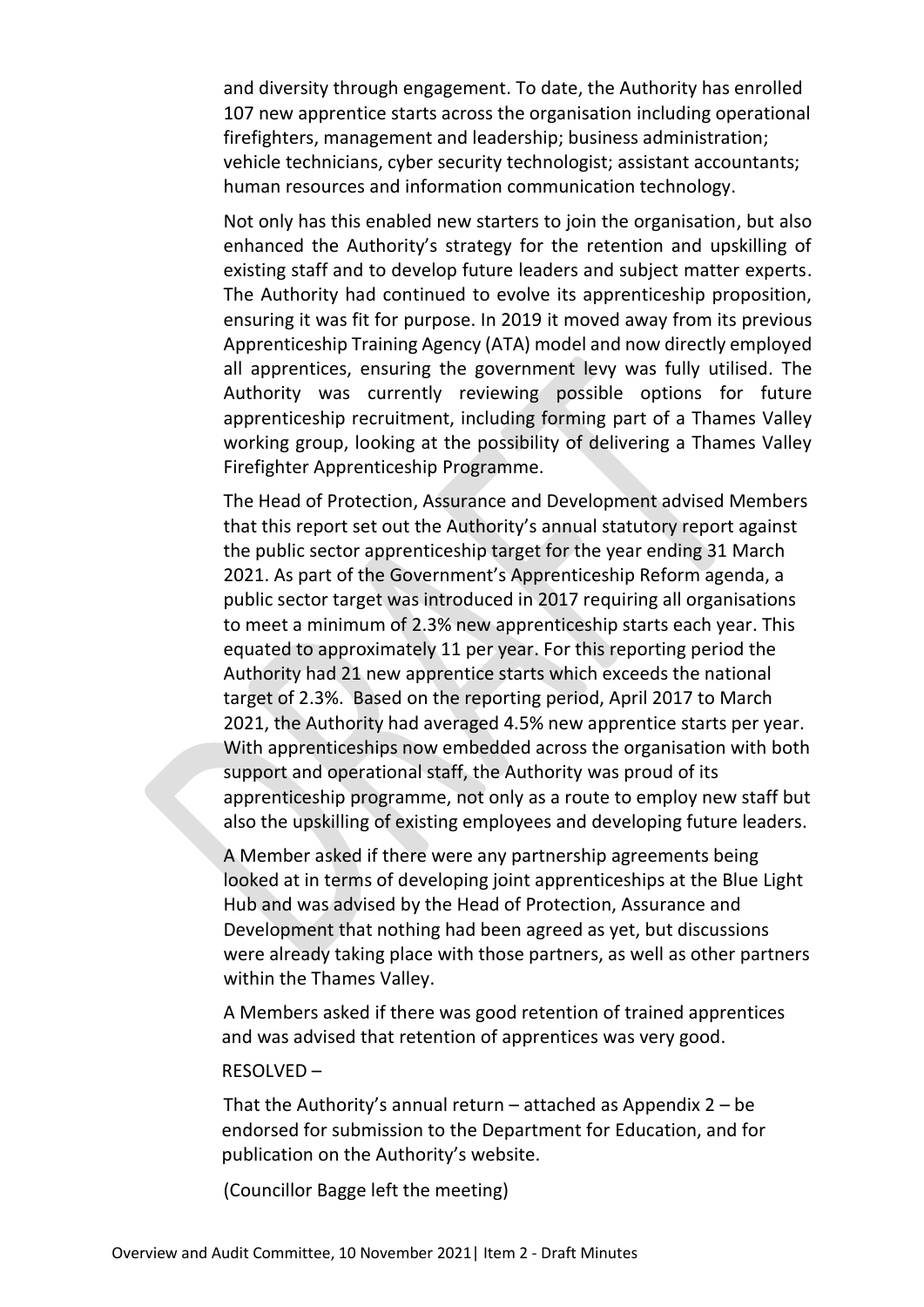# **OA14 HER MAJESTY'S INSPECTORATE OF CONSTABULARY AND FIRE AND RESCUE SERVICES (HMICFRS) – BUCKINGHAMSHIRE FIRE AND RESCUE SERVICE (BFRS) IMPROVEMENT PLAN UPDATE**

The Head of Covid-19 Preparedness and Response advised Members that the legal framework for the inspection of English fire and rescue services (FRS) was established with the Policing and Crime Act 2017. The Home Office subsequently awarded a contract to Her Majesty's Inspectorate of Constabulary, who consequently changed their name to Her Majesty's Inspectorate of Constabulary and Fire and Rescue Services (HMICFRS) to include the remit of fire. HMICFRS developed a framework for inspecting fire and rescue services, based in part on the framework they use for inspecting policing. The inspection framework set out to grade every FRS as either Outstanding, Good, Requires Improvement or Inadequate. A grade was awarded for three areas (efficiency, effectiveness and people).

The Authority's first inspection took place during the summer of 2019 and following completion of the first inspection round of all 45 fire and rescue services, the Inspectorate published a report into Buckinghamshire Fire & Rescue Service on 17 December 2019. The Service was judged to require improvement in its Efficiency and its Effectiveness, and the People element was judged as good. The report identified eleven areas for improvement, one cause for concern and two recommendations. In addition to the Inspectorate framework, The Fire and Rescue Service National Framework document required fire and rescue services to give due regard to HMICFRS reports and recommendations. Where recommendations were made, the receiving Service was required to prepare, update and regularly publish an action plan detailing how such recommendations were actioned.

The Head of Covid-19 Preparedness and Response took Members through the Action Plan. The plan was being progressed through a range of improvement work streams. The main reasons for some of the themes being marked as amber was slow progress due to the pandemic and the ongoing financial position. Progress remained strong, and the Authority would continue to work against these improvement themes.

The Head of Covid-19 and Preparedness advised Members that the second round of inspections had now re-commenced, and the Authority had been inspected again as part of tranche one. The inspection had taken place virtually between the 24 May and 5 July 2021. The inspection framework was very similar to the previous round, and the key focus was on the progress the Service had made since the last full inspection. There was not yet a date when the tranche one inspection reports would be published, but the indication was that it would be in the Winter this year.